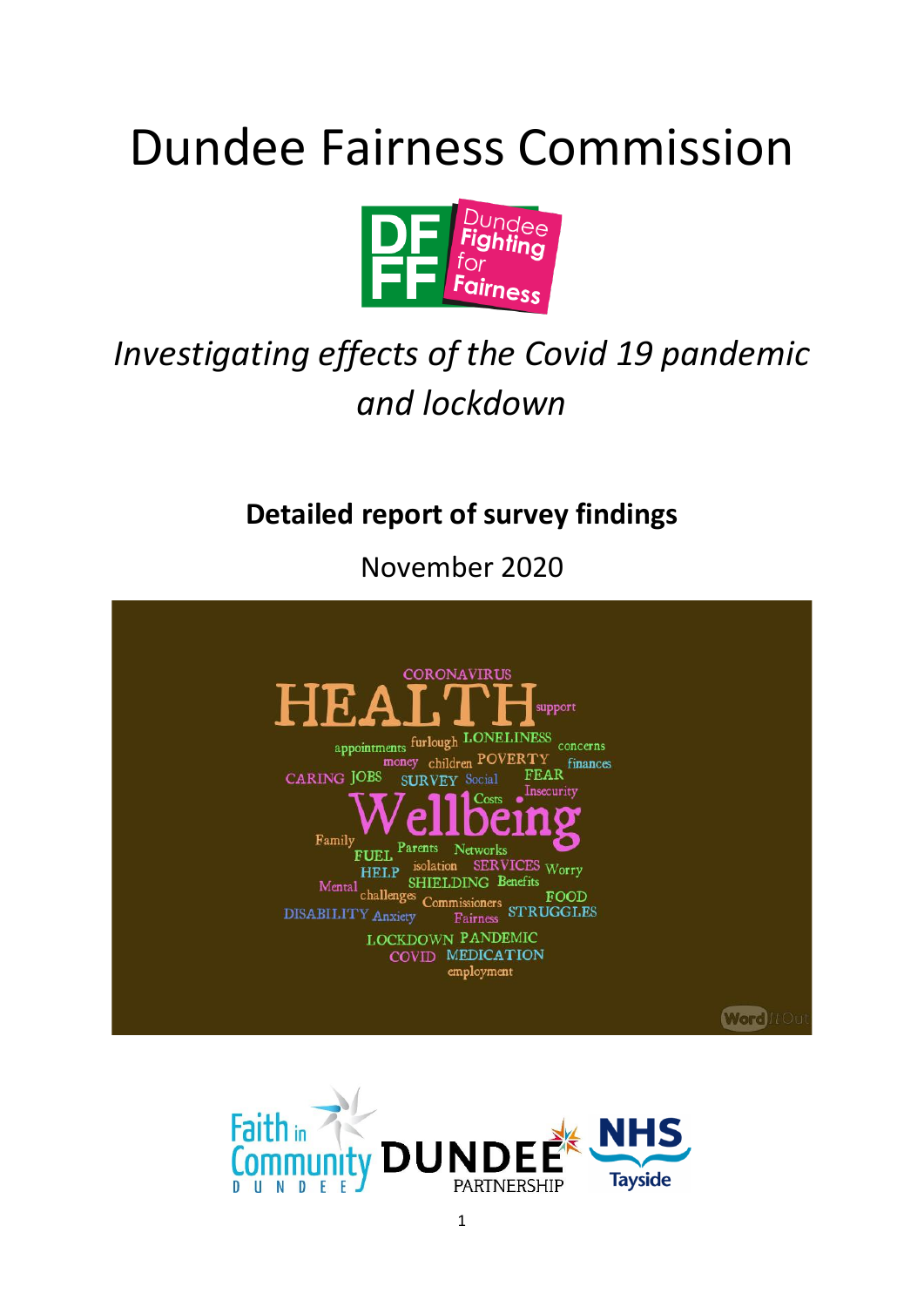# **CONTENTS**

| <b>CHAPTER NO.</b> | <b>TITLE</b>                     | PAGE NO. |
|--------------------|----------------------------------|----------|
| 1.                 | <b>BACKGROUND</b>                | 3        |
| 2.                 | <b>EXECUTIVE SUMMARY</b>         | 4        |
| 3.                 | THE SURVEY: DETAILED FINDINGS    | 5        |
| 3.1                | <b>DISABILITY</b>                | 6        |
| 3.2                | <b>MENTAL HEALTH</b>             | 9        |
| 3.3                | <b>FUEL POVERTY</b>              | 12       |
| 4.                 | <b>CONCLUSION AND NEXT STEPS</b> | 16       |
| 5.                 | <b>ADCKNOWLEDGEMENTS</b>         | 16       |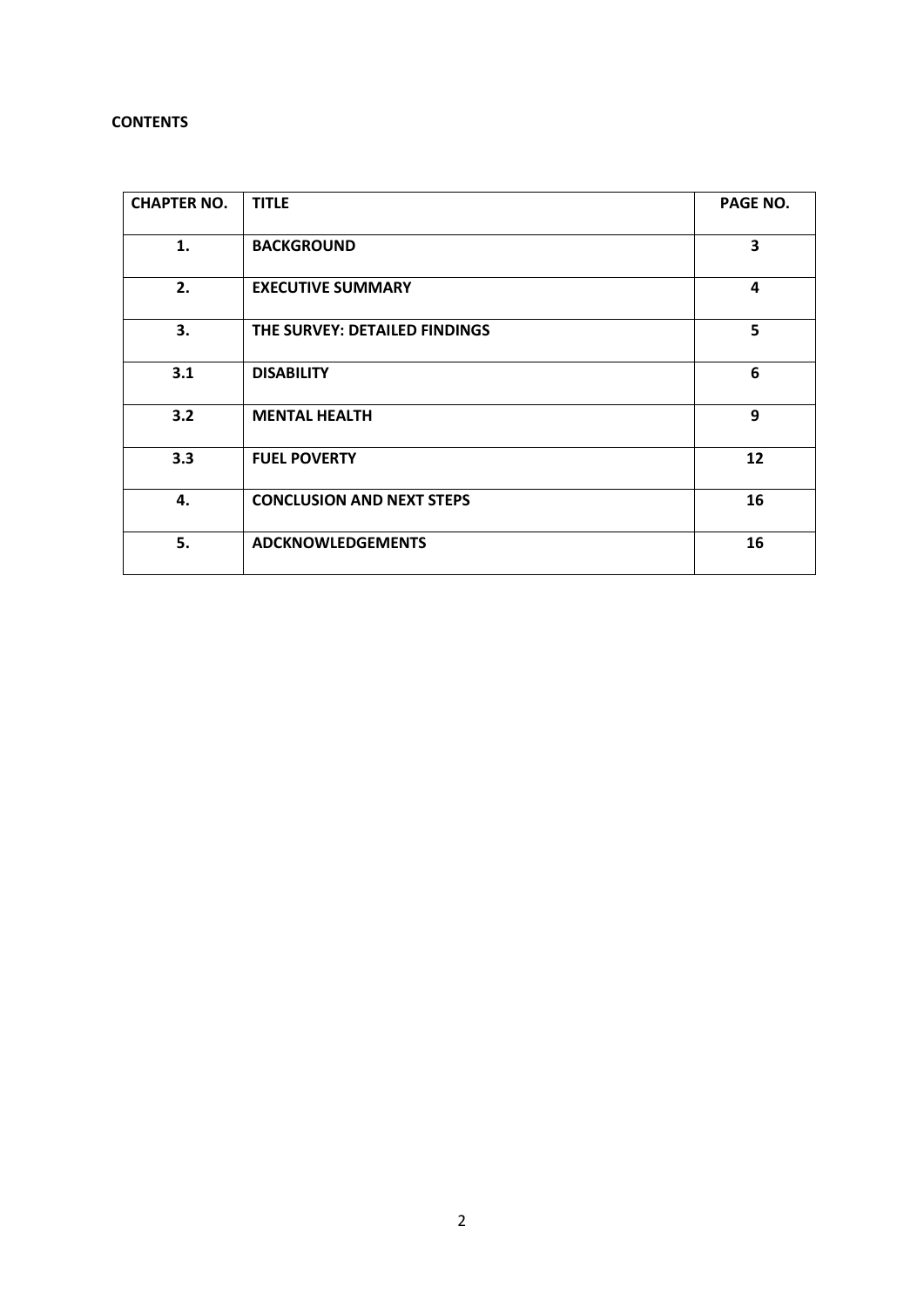# **1. Background**

Dundee's second Fairness Commission was established in 2019 bringing together Community and Civic Commissioners to work together as equals in shaping action to make a difference. In recognition of the differential impact of the Coronavirus pandemic, and lockdown in particular, the Commissioners developed a survey to explore the experiences of Dundee's citizens with a focus on their priority topics of disability, mental health and fuel poverty.

The survey included a series of tick box questions with lots of space for comments and stories, and was developed in collaboration with officers from Dundee Partnership and the HSCP/ DCC Health Inequalities ServIce. Acknowledgement and thanks are given to Dundee City Council's Research and Information Team for the analysis of quantitative data and to Public Health Specialists in NHS Tayside for analysing the many free text responses that were provided.

The survey was circulated across a number of on-line platforms and where possible paper copies were available to those without digital access. 452 responses were received and grateful thanks are given to the citizens who shared their accounts, fears, worries and distress about the Covid 19 pandemic giving valuable insight into individual and common experiences. A wide range of vulnerabilities have been exposed and people's struggles, difficulties and anxieties in these unprecedented times are recognised. Responses were often complex and multifactorial, and whilst themes have been highlighted in the narrative, it must be emphasised that issues are rarely seen in isolation but are inextricably linked and interconnected. Comments did not always directly answer the question posed, but in recognition of the importance of people's lived experiences, have been included in the specific section as appropriate. Quotes provided are representative of all those given and there is no inference of importance.

# **The unequal impact of the Covid 19 pandemic**

People in deprived areas already experience inequalities in health, and a range of data is showing that the pandemic is impacting disproportionately on rates of death and illness from Covid 19, the consequences of lockdown measures, and uncertainty about the future. Evidence suggests that lockdown measures are having a greater impact economically on young workers, low-income families and women and forcing more people into poverty. A review by Glasgow Centre for Population Health highlighted risks of the pandemic for disadvantaged communities by perpetuating poor mental and physical health, social isolation, job insecurity and unemployment and in reduced access to information, advice and health services. A Mental Health Foundation survey reported anxiety related to financial and food insecurity and showed that the unemployed were more than twice as likely to report suicidal thoughts as those in employment.

Dundee has high levels of poverty and disadvantage with associated effects on the health and wellbeing of people in more deprived areas. The likelihood is that without targeted interventions the pandemic will make a bad situation worse for many and will impact others who were managing before and now find themselves in adverse situations with perhaps little resilience or experience to cope. Accelerated effort is required to mitigate effects for those in most need whilst building resilience for individuals and communities to provide responses themselves. The findings from this survey will help local decision makers, partnerships and service providers to understand more fully the impact of the pandemic, particularly on those who are most disenfranchised and find it hardest to be heard.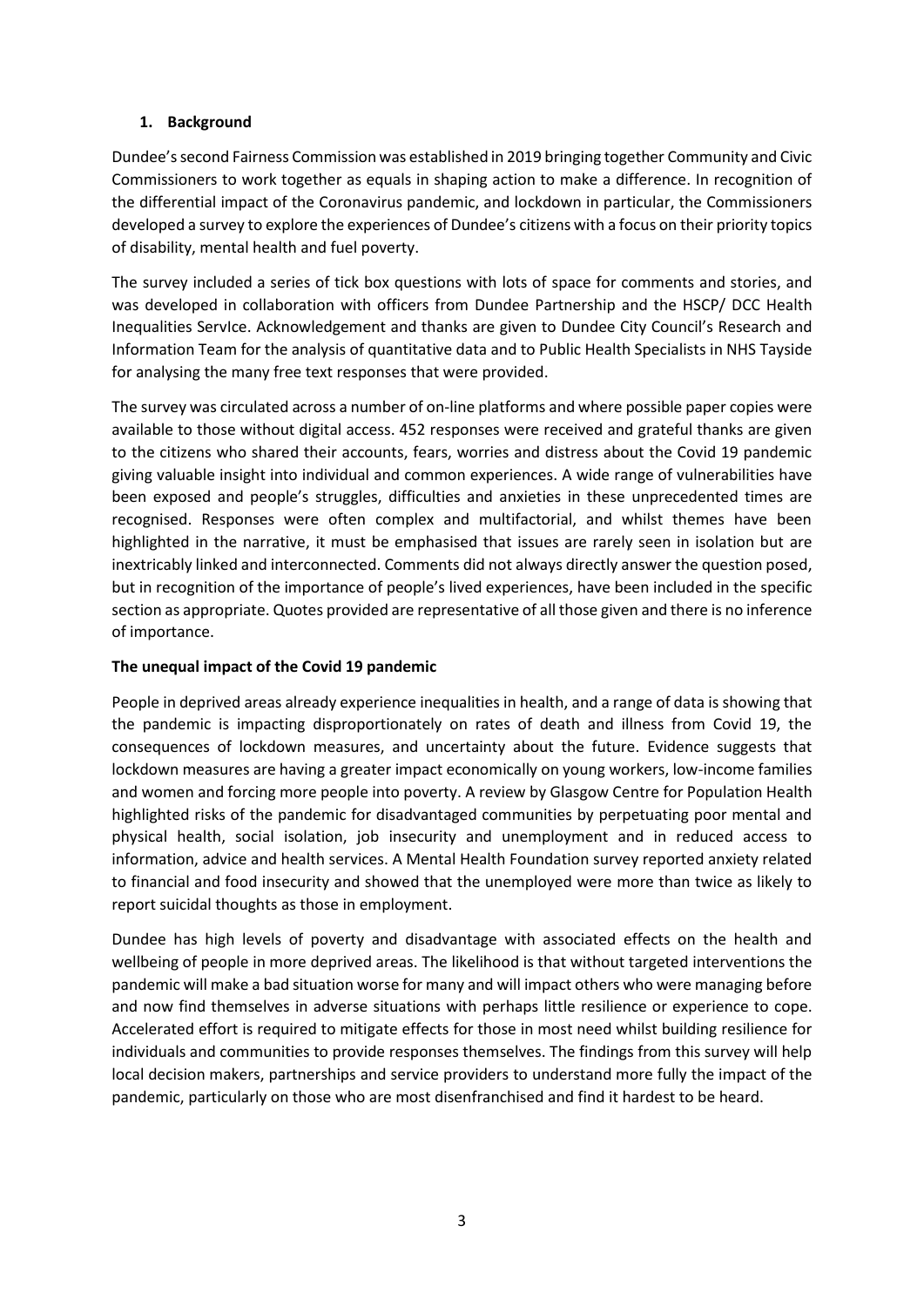# **2. EXECUTIVE SUMMARY OF FINDINGS**

Whilst the priority areas of disability, mental health and fuel poverty were explored separately in the survey, the responses and experiences that were shared in each section demonstrate that many concerns and issues overlap. For example, lack of access to support from services impacted on respondents' ability to manage their disability and/ or their finances and/or their mental health. In addition, concerns related to one set of circumstances often impacted on another, for example, where a person's mental health was affected by their financial position or disability.

Many of the 452 responses came from individuals who could be deemed higher risk due to existing health conditions or other forms of disadvantage based on measures of multiple deprivation:

- Just under one third or respondents had been shielding or self-isolating
- 31.2% of respondents lived in Dundee's most deprived postcode area (DD4)

#### **Key themes**

Taking all the data and information into account and looking across the topic areas, the key factors that seem to be affecting respondents can be summarised as follows:

- Reduced access to services and support
- Day to day challenges of being locked down including home schooling and home working
- Uncertainty and concerns about the ongoing nature of the pandemic including infection and future restrictions
- Mental health more broadly
- Social isolation, loneliness and separation from family and friends
- Financial and job insecurity and the likely effects on life circumstances

Some stark statistics emerged from the analyses to underline the themes above:

# **Disability**

- Of those who stated they had a disability (168 people) over two thirds felt that lockdown had affected their ability to access vital services
- Of these, 90% felt their mental health, or that of someone they know, had been affected by lockdown, and three quarters had ongoing concerns for the coming months
- 114 respondents left comments related to their disability: 27 of these related to difficulties accessing healthcare services, another 27 to challenges accessing a range of other services, and 14 to problems getting support or treatment for their children
- 72% (144 people) had concerns about daily living over the next 6 months due to the nature of their disability
- Of these, 58% had been shielding and the same proportion had fears about fuel/ energy costs moving into winter
- 108 comments were provided related to concerns in the coming months; 40 were about Coronavirus and fear of infection, and 30 related to accessing support services

# **Mental health**

- Of 285 respondents, almost 9 in 10 stated their own mental health, or that of someone they know, had been affected by lockdown/ the pandemic
- Of these, almost one third had been shielding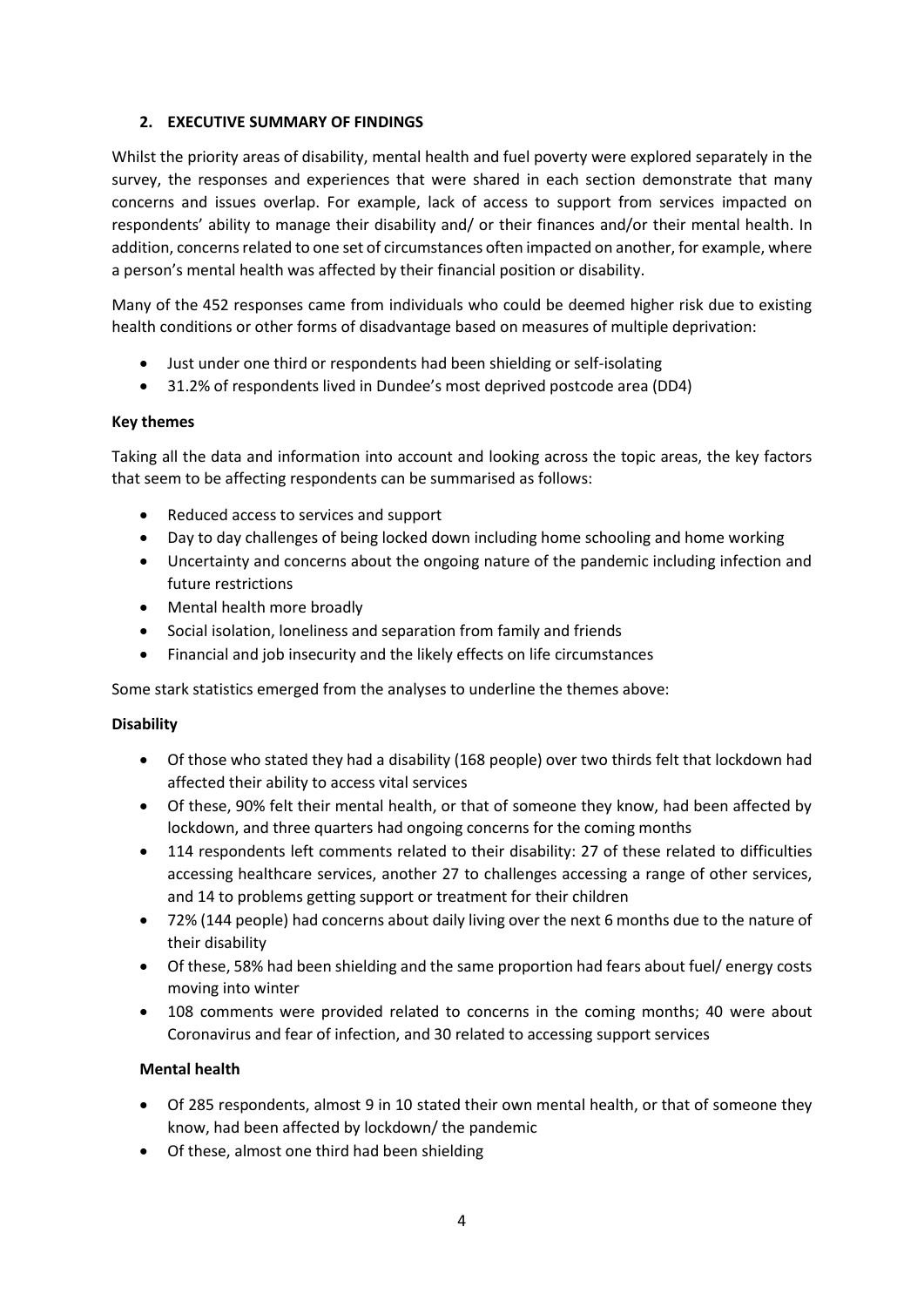- 201 comments were left by way of explanation; 115 people highlighted social isolation or loneliness and 63 mentioned reduced access to a wide range of services
- Two thirds of respondents (186 people) stated they had concerns about their mental health over the coming months
- 161 comments were provided related to this; 88 raised concerns related to Covid 19 either from the virus itself or from the effects of further restrictions, 33 reflected issues around access to support and services, and 28 reported financial concerns and stressors

# **Fuel poverty**

- Of 268 responses, one third (92 people) had a pay as you go meter
- Almost three quarters (74%) of those with both dry and pay as you go meters noticed an increase in fuel consumption during lockdown; however, those with a pay as you go metre had a much higher proportion concerned about running out of energy during lockdown (63% compared to 35%) and costs of fuel moving into winter (65% compared to 38%).
- Of those concerned about running out of fuel during lockdown (124 people) 43% had been shielding
- 113 people left comments by way of explanation; 69 related to increased energy use due to having to spend more time at home and 43 reported money worries for as range of reasons
- 127 people had concerns about their ability to afford energy over winter and of these, 77% were also worried about their mental health over the next 6 months
- 105 comments were made related to this; 33 related to the cost of fuel with some linking this to uncertainty about income/ employment

# **3. THE SURVEY: detailed findings**

#### **Methodology and analysis**

The survey asked 10 questions exploring people's experience of lockdown across the following areas; disability, mental health and fuel poverty. It was circulated across a number of on-line platforms and where possible paper copies were available for those who did not have digital access. There were 452 responses. Not all respondents answered every question and proportions have been calculated using the number of responses to each question specifically, which is shown in brackets for each analysis.

#### **Findings**

Demographic information was captured for respondents. This shows that the majority of respondents resided in the DD2, DD3 and DD4 postcodes. The DD4 postcode has the highest level of deprivation in the city.

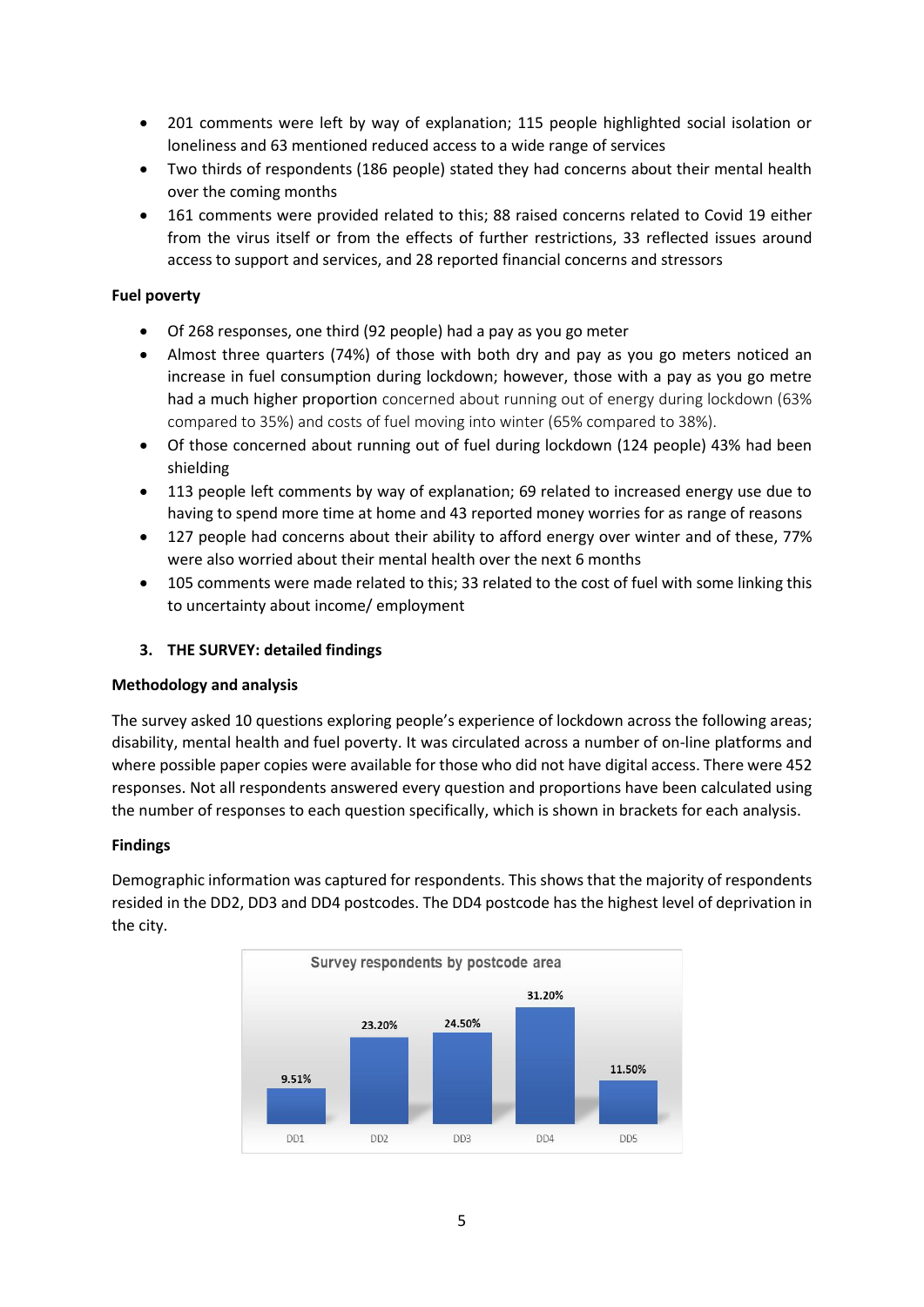#### **Have you been shielding or self-isolating during lockdown?**



324 people answered this question and of those a third (105) answered yes.

#### **3.1 DISABILITY**

**Has the Covid-19 Lockdown impacted your ability to access vital support services that help you manage your disability and affect your day to day living?**

324 respondents answered this question with almost half (152) stating they did not have a disability. Of the 168 respondents who said they had a disability, 67% (113) felt that lockdown had affected their ability to access vital support services. Of those 113 respondents:



Respondents with a disability were asked to comment how lockdown had impacted their ability to access services and 114 respondents shared information in relation to themselves or their children. 27 individuals spoke of being unable to access health services (not including mental health which is described separately later) or having appointments or treatment cancelled, often with significant consequences. Cancelled appointments included heart tests, cancer treatments, pulmonary rehab, speech therapy, podiatry, audiology, physiotherapy, dental services, optometry and eye screening, and hyperbaric treatments. Some reported access to GPs and medication being difficult.

*"I'm answering on behalf of my mum who is elderly and disabled. She used to have speech therapy for aphasia and this has stopped. Her communication skills have deteriorated significantly due to lockdown."*

*"Postponement of hoists to help my wife transfer from bed to wheelchair and from wheelchair to shower chair and rise and fall recliner. Postponement of new electric wheelchair with leg risers that would help her back pain and help blood clot in leg"*

Several individuals mentioned not being able to have face to face consultations with a GP or consultant and implied that telephone consultations were difficult, less satisfactory and hard to arrange. In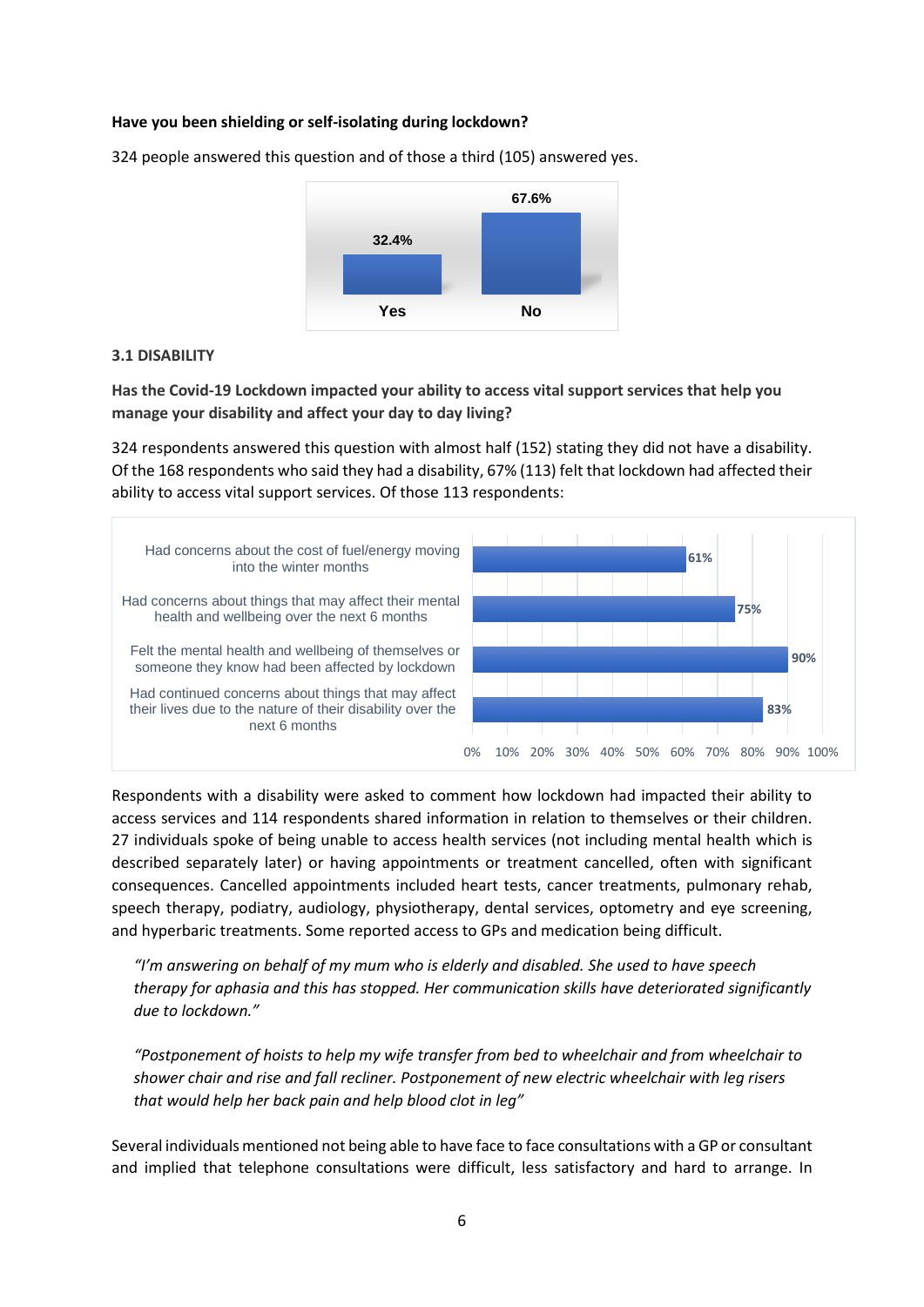addition to physical health problems, lockdown exacerbated or contributed to mental health issues. Respondents reported reduced access to mental health services and/or community support groups which normally help them manage their mental health condition.

*"no one from GP services has enquired about my mental health even though I have mental health problems and am on mental health medication and I am really suffering"*

Stressors impacting on mental health during lockdown included childcare, home schooling and home working. Some reported heightened anxiety around leaving the house to collect medication or food.

As well as withdrawal of or changes to health and mental health services, 27 individuals reported not being able to access other services including social work, support workers, art and drama therapy and day care. Three of these 27 respondents mentioned withdrawal of care/ respite services, which had a detrimental effect.

*"My daughter could not access carer support for me (an individual with Alzheimer's) in her home until July and was working and caring for me 24/7. By the time my daughter managed to get some help we were in crisis and my daughter couldn't cope".*

A further 14 individuals reported treatments or support cancelled for their children, some of whom have additional or complex needs. Three mentioned specifically being unable to access CAMHS (Child and Adolescent Mental Health Services), whilst others reported an increase in challenging behaviour or deterioration in in mental health due to the withdrawal of support.

*"I have a disabled daughter who attends the McKinnon Centre which has been closed for weeks now, this has had an effect on her mental health, and it is hard to try and keep her amused and doing things at this time. I know that there will be other families in the same position as myself."*

"*Additional special needs nursery closed therefore no access to physiotherapy, occupational therapy, speech and language therapy and development work other than tasks set at home. Relying on mum and dad - mum was working from home. Rules did not allow to go to grandparents. Missed several clinics and key appointments. Missed transition to local authority nursery."*

Six individuals highlighted financial difficulties with some reporting issues around claiming benefits, paying bills or accessing food. Two individuals with sensory issues (one with hearing loss, one with sight loss) highlighted how the pandemic affected their specific problems on a day to day basis.

*"I have gotten used to how large/narrow these spaces usually are for depth perception purposes and there isn't any allowance for partially sighted people to navigate these. I find that I need more time to gather my bearings now in shops and usual spaces due to this and people such as shop assistants are less accommodating now due to having less patience with this as being partially sighted isn't noticed straight away as say, having a wheelchair, would be"*

**Thinking about the next 6 months, do you have any concerns about things that might affect your day to day life due to the nature of your disability?**

Of the 159 respondents who stated they had a disability, 144 (72%) had concerns as follows: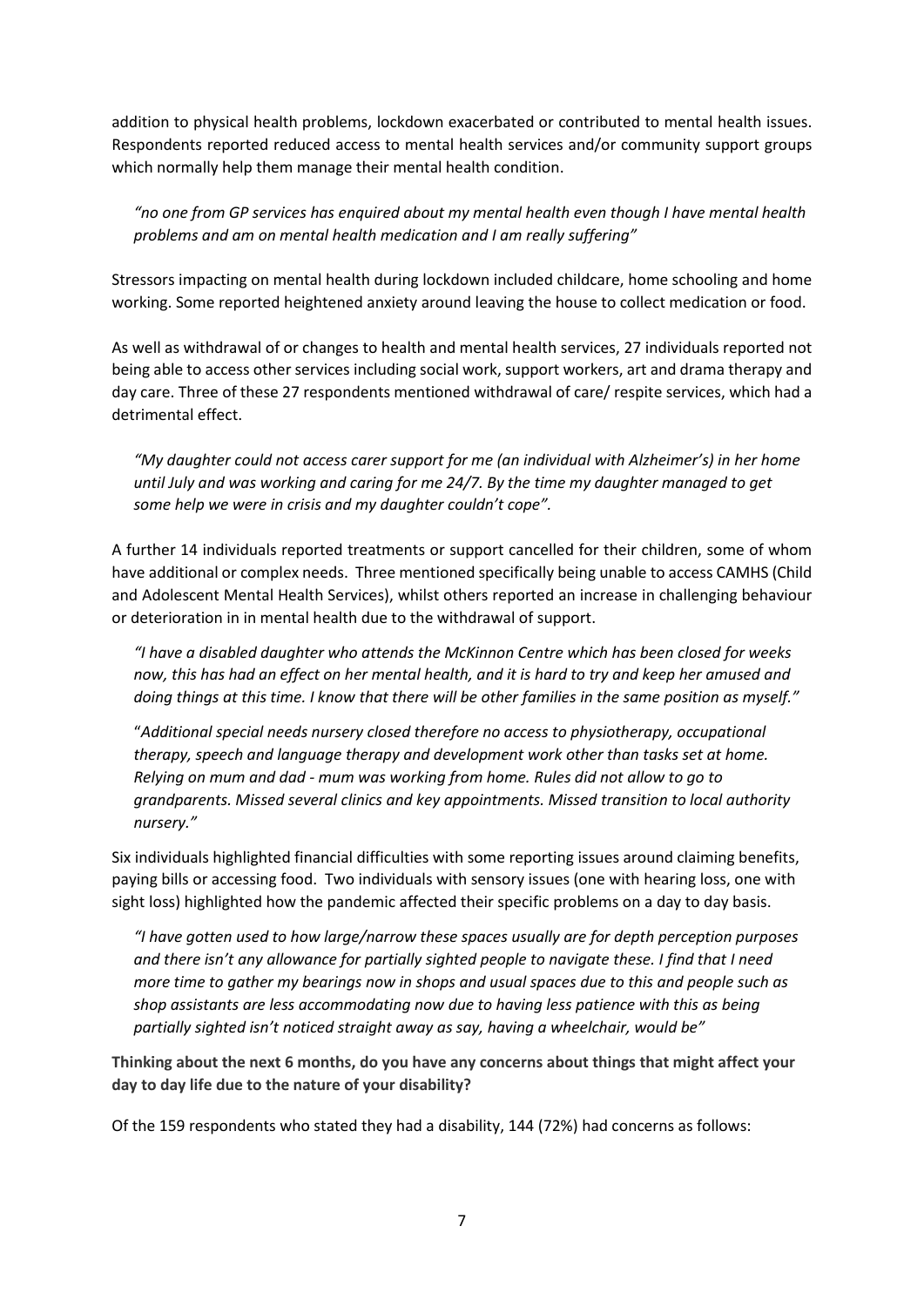

108 individuals gave information regarding causes for their concerns and although not all were expressed as being directly related to disability many were complex and multifactorial. 40 respondents highlighted concerns related directly to the Covid 19 virus and being fearful of travelling on public transport, social distancing and hygiene measures. Of these, 14 people expressed anxiety about going out and about whilst the virus is still around.

# *"I have also physical health problems and have stopped treatment as I do not feel safe going to hospital."*

Ten respondents reported specific concerns about using public transport generally or to attend hospital/other appointments.

*"I am afraid to have any social interaction until a vaccine has been introduced. I am not confident in travelling on public transport, as a result I feel isolated, lonely and depressed, I am frightened to tell the doctor about any health concerns because I am scared that she will refer me to the hospital and I am TERRIFIED of visiting the hospital."*

Nine people expressed anxieties about the virus principally in relation to others' lack of care around social distancing, hygiene measures or infection control whilst others expressed concerns about the future particularly the unknown nature of the pandemic and fear of another lockdown.

*"I just feel mentally I will not cope with another lockdown, and also I need to feel safe but see my family"*

Thirty respondents expressed ongoing concerns around accessing support, services, therapy or treatment, including hospital, medical or dental appointments, social work or other types of support.

*"As lockdown eases and more people return to normality, the impact on services will be horrendous and I'd imagine waiting lists have increased greatly during lockdown, so no telling how long we will have to wait for appointments and treatment."*

*"I used to be able to just pop into brooksbank and could usually get advice or use of phone, but they are having to keep doors locked and control entry appointment only. The staff are busy and I worry that when I need help setting up council tax and rent payments along with my debts that I can't get a face to face appointment after 5"*

Many of the themes that emerged were interrelated particularly around impact on mental health. Thirteen individuals specifically highlighted their mental health worries whilst social isolation was a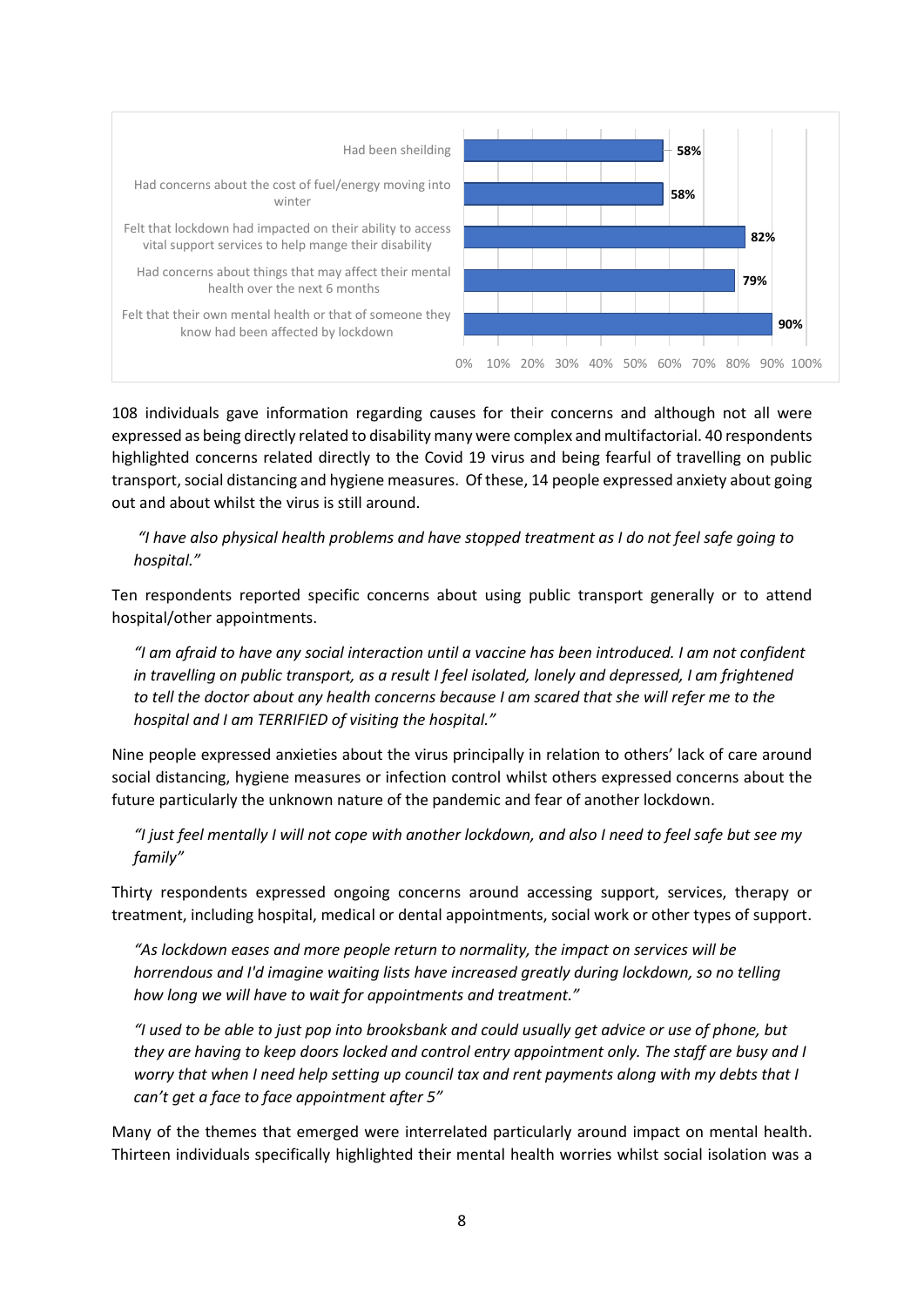common theme mentioned by 18 respondents. The reasons for this included being distanced from family and friends and other social support networks no longer in place.

"*Missing Family who live further away and fear of travelling and being stranded away from home"*

Financial worries were a concern and 11 respondents expressed worries for the months ahead. The consequence of this on people's mental health were apparent in responses.

*"The condition of my house - no insulation, cracks in the walls, can't retain heat, affects my autoimmune condition and means the kids are cold all the time. This affects money as I can't heat the house"*

*"I'm concerned about applying for jobs, the market was scarce prior to covid and is even worse now. The job centre have tried to push me into jobs that I cannot do due to my chronic fatigue and threaten to cut my benefit off."*

One significant anxiety was from an individual who was in quarantine in a care home and was unable to see their daughter or go home. They reported being upset, extremely confused, anxious and worried, particularly whilst their daughter tried to find a permanent care home when they could not visit. This resulted in the individual feeling deprived of making decisions about their own future.

*"The lockdown has had a detrimental impact on my already deteriorating cognitive abilities."*

There were also unresolved issues around costs and liability for payment, which impacted on the daughter's own physical, mental and emotional health.

#### **3.2 MENTAL HEALTH**

#### **Do you feel that the mental health or wellbeing of yourself or anyone you know has been affected by lockdown/Covid19?**

285 respondents answered this question with almost 9 in every 10 (259 people) stating that their own mental health or that of someone they know had been affected by lockdown.



Of these 259 respondents almost one-third (32%) had been shielding and over a quarter (25.8%) had ongoing concerns about mental health over the next 6 months.

201 individuals shared information on the reasons why the pandemic was having mental health impacts and the reasons were complex and multifactorial. Over one half (115 people) highlighted isolation and loneliness due to lockdown restrictions and from the responses it was clear that people have been suffering from lack of access to family, community networks, and other usual support and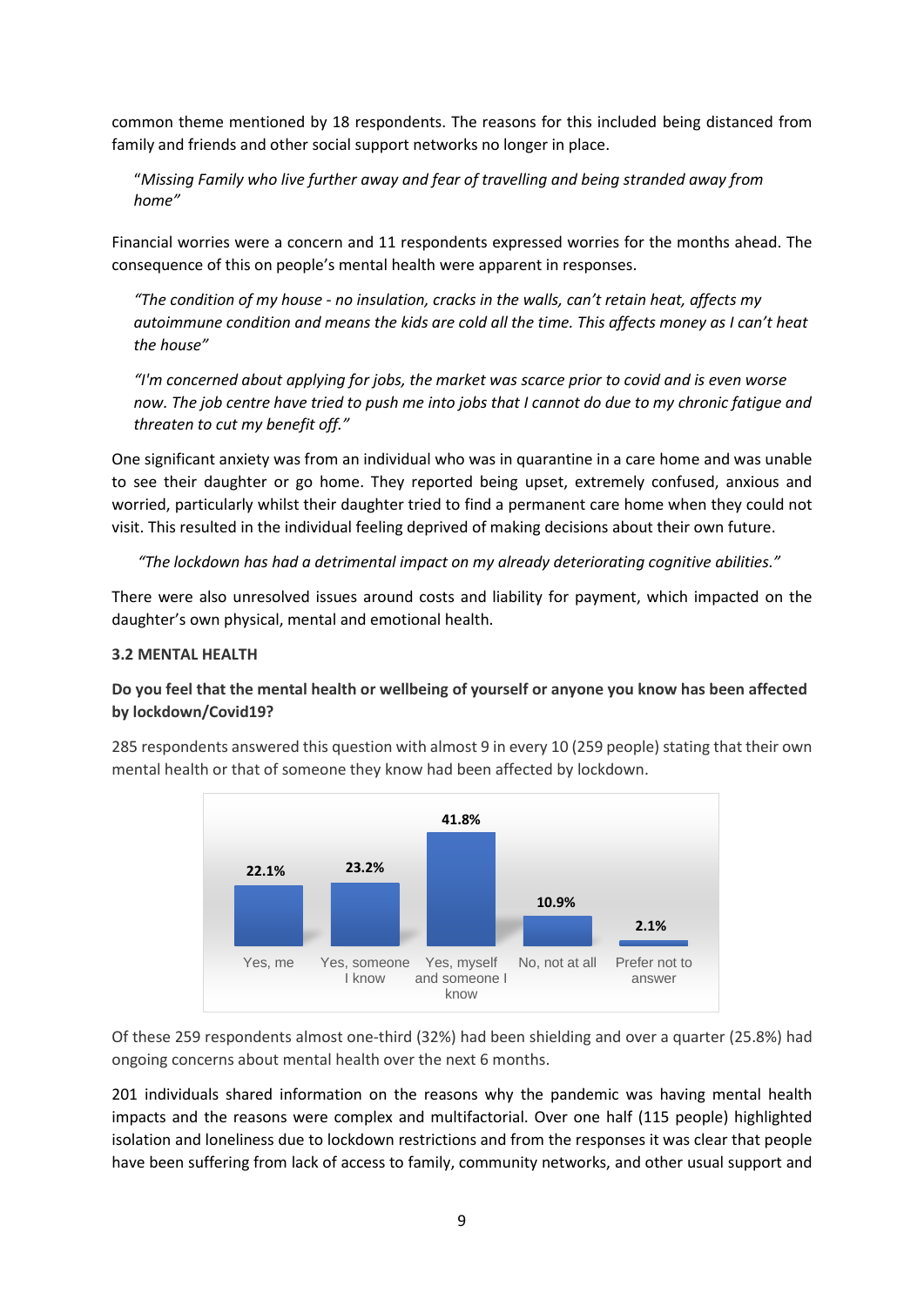coping mechanisms. Many heartfelt experiences were reflected in the comments, some of which are described below:

*"My mental health has been affected. I was isolated in my flat the week prior to lockdown and was not coping. I was lonely and isolated, I do not cope well alone and become anxious and upset. During lockdown I have struggled with loneliness as my daughter and son in law have been working so I have spent a lot of time alone and without anything to occupy/stimulate me. I have not been able to participate in my regular activities such as physiotherapy, out and about bus events and I have not been able to socialise with my friends or fellow residents"*

*"We have both sets of parents in their mid 80's who have been shielding which has had a marked effect on their confidence and decision making, we have also seen marked "mood fluctuations" and poor decision making through the lockdown period"*

*"Isolation from family and friends especially during difficult times e.g. bereavements."*

A few individuals mentioned that although they had video contact with family and friends, the lack of face to face contact was particularly difficult, whilst others expressed "digital exclusion".

*"All of the reasons in your question have had a huge impact on my mental health and that of many people I know. Zoom meetings have been helpful but not everyone can access this and it is no compensation for actual face to face meetings with peers"*

Some of those expressing feelings of isolation and loneliness mentioned reduced access to services, groups and activities whilst others felt that it impacted on their mental health in other ways. Reduced access to services was a concern for 63 people in total. Not all respondents specified exactly which services, groups or activities they were not able to access whilst others highlighted more than one type. 27 mentioned lack of access to 'services' or 'support services', 24 to community or group activities, 9 to health services, 4 to mental health services, 4 to recreational services such as the gym, and 3 to public or council services.

*"I am enraged that GPs and clinics and community AHP and nursing teams were made to stop working and leave people with no rehab and no basic care particularly on discharge from hospital."*

*"I struggle with depression and doing certain activities/hobbies (sports) were a huge help with my depression as a distraction however that's all stopped and no end in sight for when/if these will return"*

*"Wellbeing of a family member who has mental health challenges and lives alone worsened during lockdown. This was due to social isolation and reduced contact with psychological therapies. Also, the positive activities she participated in such as yoga and mindfulness stopped during lockdown. Some things were available online but this did not benefit her in the same way."*

Twenty three people expressed anxieties, worries or concerns about the Covid 19 virus including being fearful of going out, of themselves or family members catching the virus, people not following the rules of lockdown or health and safety guidelines, and resurgence of the virus or a 'second wave'.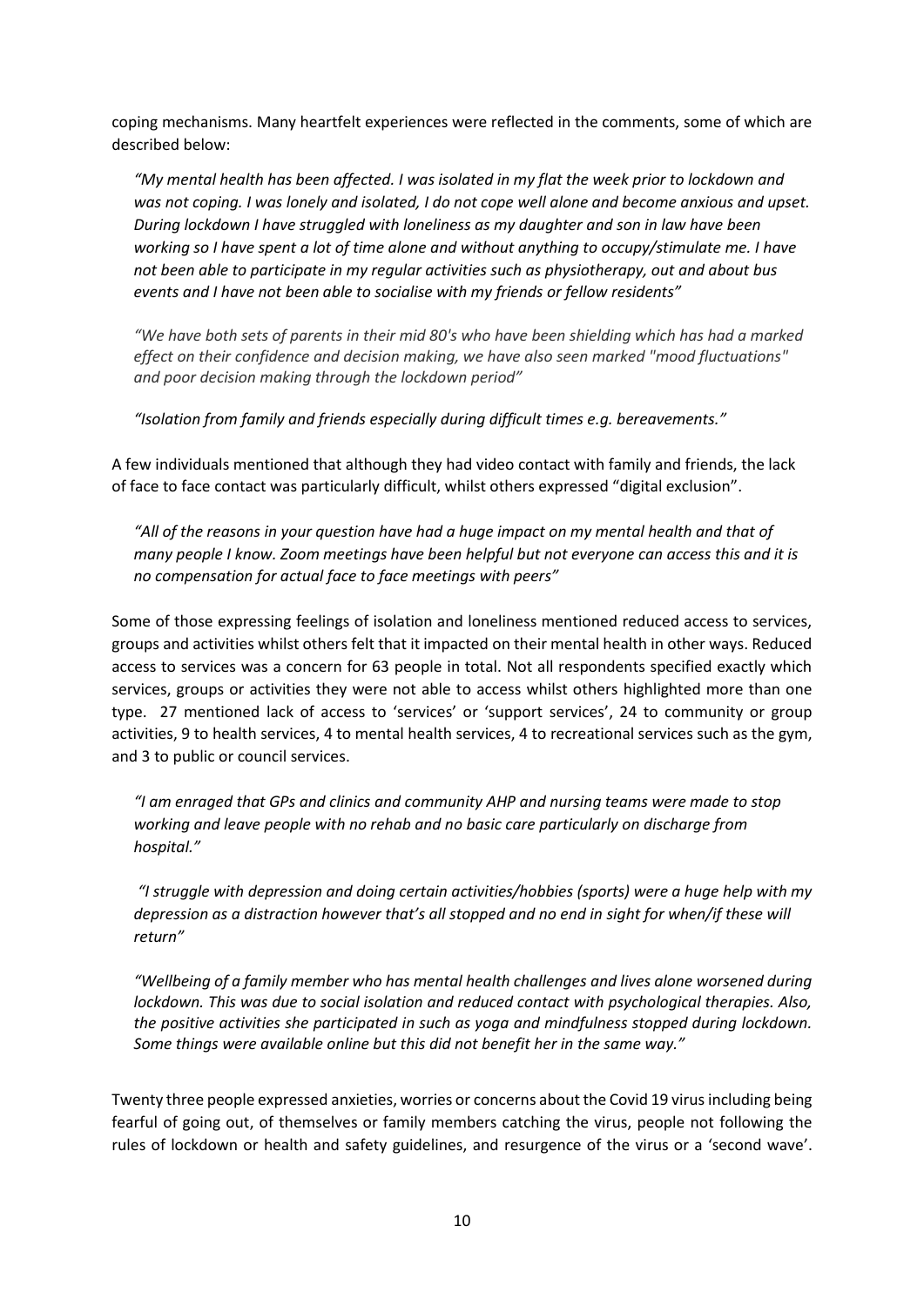Eighteen people highlighted that concerns about their own health or that of a loved one were impacting on their mental health.

Comments on the mental health impact of financial worries were provided by 39 individuals and included anxieties related to reduced income, redundancy or being furloughed, paying bills, food and fuel insecurities, and increased expenditure due to spending more time at home.

*"Reduced income, as worked with an agency prior to lockdown , then was not entitled to any of the so called self employed grants or entitled to any kind of welfare benefit and or Housing Benefit"*

Ten individuals expressed concerns related to their children, including lack of access to health services and services for children with additional support needs, child development worries or concerns around school, education or home schooling. Home working was also impacting on people's mental health particularly when combined with looking after children or home schooling and this was mentioned specifically by 6 individuals. Another mentioned job insecurity and their employer's unrealistic expectations of what work can be done at home with two children and no support.

*"Working from home is causing me anxiety. I live with my autistic daughter who is strict and anxious about the covid situation. I will have a panic attack in the mornings on the odd occasion because my main work requires me to be face to face with the public. I cannot do this and am having to use my own phone and equipment to keep in touch with clients. This is old equipment and not ideal for working with."*

Lockdown and Covid 19 did not impact negatively on everyone's mental health and 3 respondents spoke of personal improvements due to changes in expectations or reduced requirement to socialise which was beneficial to them.

**Thinking about the next 6 months do you have any concerns about things that might affect your mental health and wellbeing?**



285 people responded to this question with almost two thirds (186) stating that they had concerns. Of those, 37% had been shielding.

Respondents were asked to provide further information on their specific concerns and 161 comments were received similar to those in the previous question. 88 respondents raised concerns specifically related to Coronavirus. Stressors included anxiety about a possible upsurge of the virus and a second wave, further lockdown and restrictions, going out and about, others not keeping to Covid safe rules and anxieties about wearing masks. Thirty-four individuals expressed anxiety about going out in public spaces, on buses, or going back to 'normal' activities.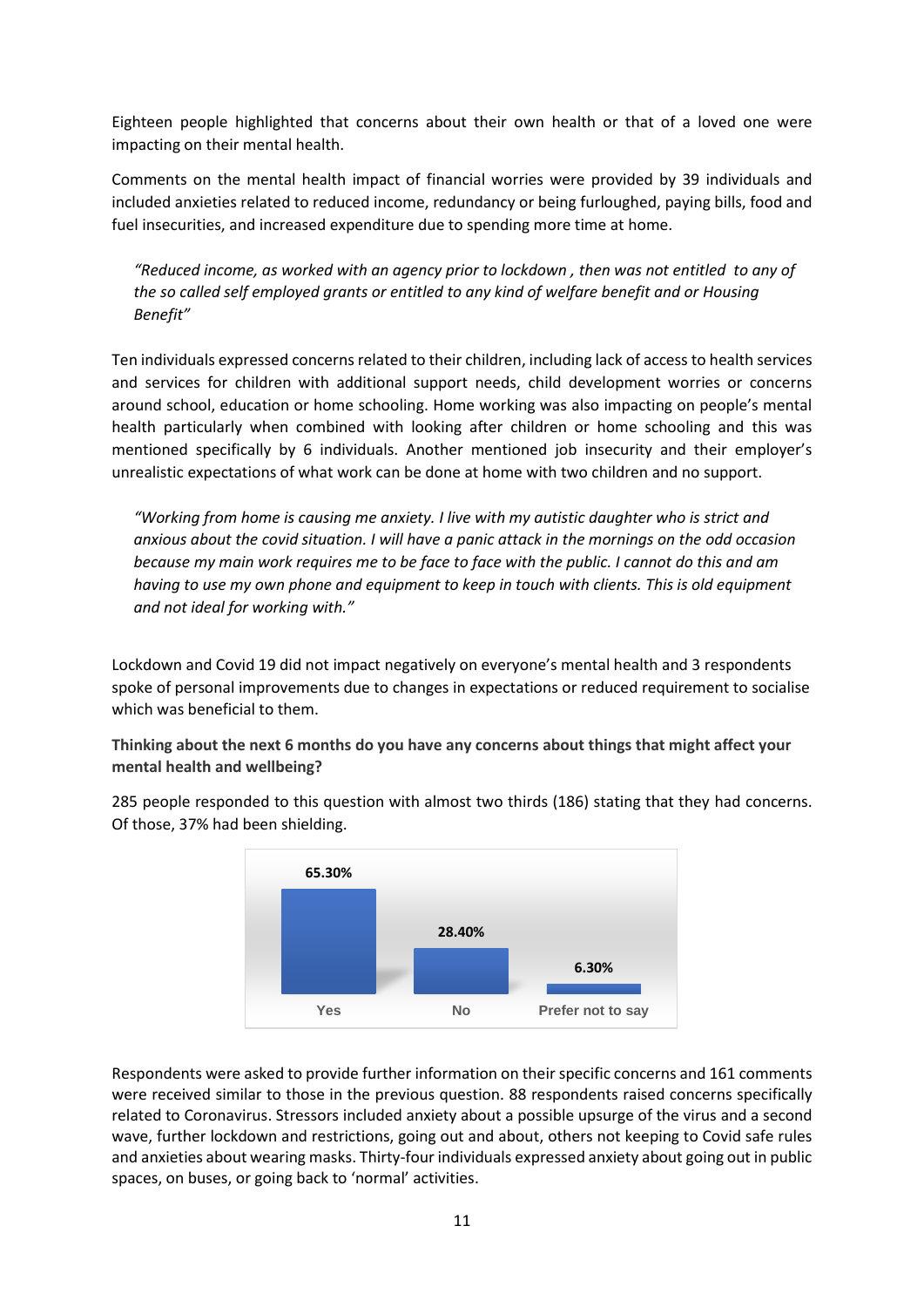*"I no longer feel comfortable going out. I find the rules very difficult to navigate as they constantly change, sometimes make little sense and are contradictory and seem to make people very judgemental about others."*

Discomfort and anxiety due to wearing masks, particularly with underlying respiratory conditions, was highlighted by 14 respondents. An additional two people with hearing problems reported difficulty understanding people due to masks whilst an individual relying on BSL was anxious about communication on the pandemic if BSL coverage on the news was to stop.

Twelve individuals felt their mental health was impacted by uncertainty of what the future holds.

*"I have lost my freedom and any independence I had. Life has changed hugely and I am struggling to adapt, I am frightened, anxious and tearful and do not know what my future holds. I am struggling to understand what is happening. I no longer have my routines which confuses and upsets me."*

As in the previous section, concerns around access to health and other services, support groups, public services more broadly, and community groups was again stressed as impacting on mental health, with 33 individuals highlighting this issue.

*"Covid having eclipsed all other focus on other areas of medical care ie long delays for essential treatment"*

*"I worry about support services not returning to normal for months or being stopped."*

The general impact on the economy and jobs was a concern and 28 respondents reported financial stressors relating to worries about paying bills, unemployment, losing jobs after furlough, reduced or low income, benefit issues or debt.

*"My partner losing his job and the financial impact that will have on us."*

*"Had benefits cut, struggle with mental health. Money problems"*

*"No financial support for small businesses. Having responsibilities for staff while not knowing if business is viable"*

Prolonged isolation, and anxieties about health and deterioration of health conditions, were concerns for the future for some.

#### **3.3 FUEL POVERTY**

**What kind of energy metre do you have?**

268 people responded to this question with just over one-third (92) reporting they had a pay as you go meter.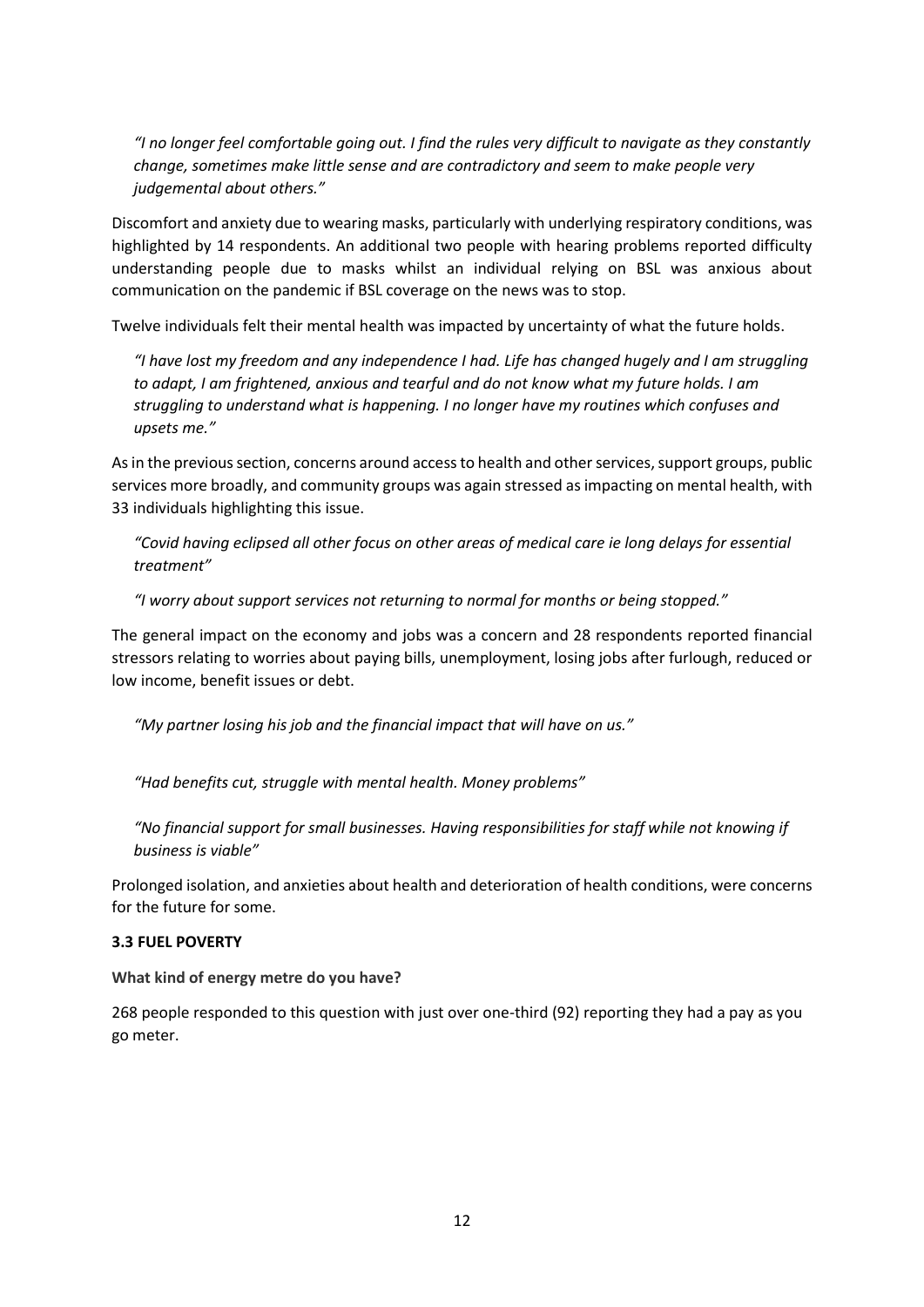

The numbers of respondents in each postcode with a dry meter compared to a pay as you go metre is shown below. The DD1, DD2 and DD4 postcodes had more respondents reporting using a pay as you go meter than not.



#### **Have you noticed an increase in your energy usage at home during lockdown?**

Almost three-quarters (74%) of those with both types of metre noticed an increase in energy use during lockdown.

#### **Have you or anyone you know had concerns about running out of energy/ power during lockdown**

Of the 268 people who answered this question, almost half (46.2%, 124 people) reported concerns about running out of energy during lockdown, either personally or for someone they know:

![](_page_12_Figure_7.jpeg)

Those with a pay as you go metre had a much higher proportion of respondents reporting concerns than those with a dry meter (63% compared to 35%). In addition:

• 43% had been shielding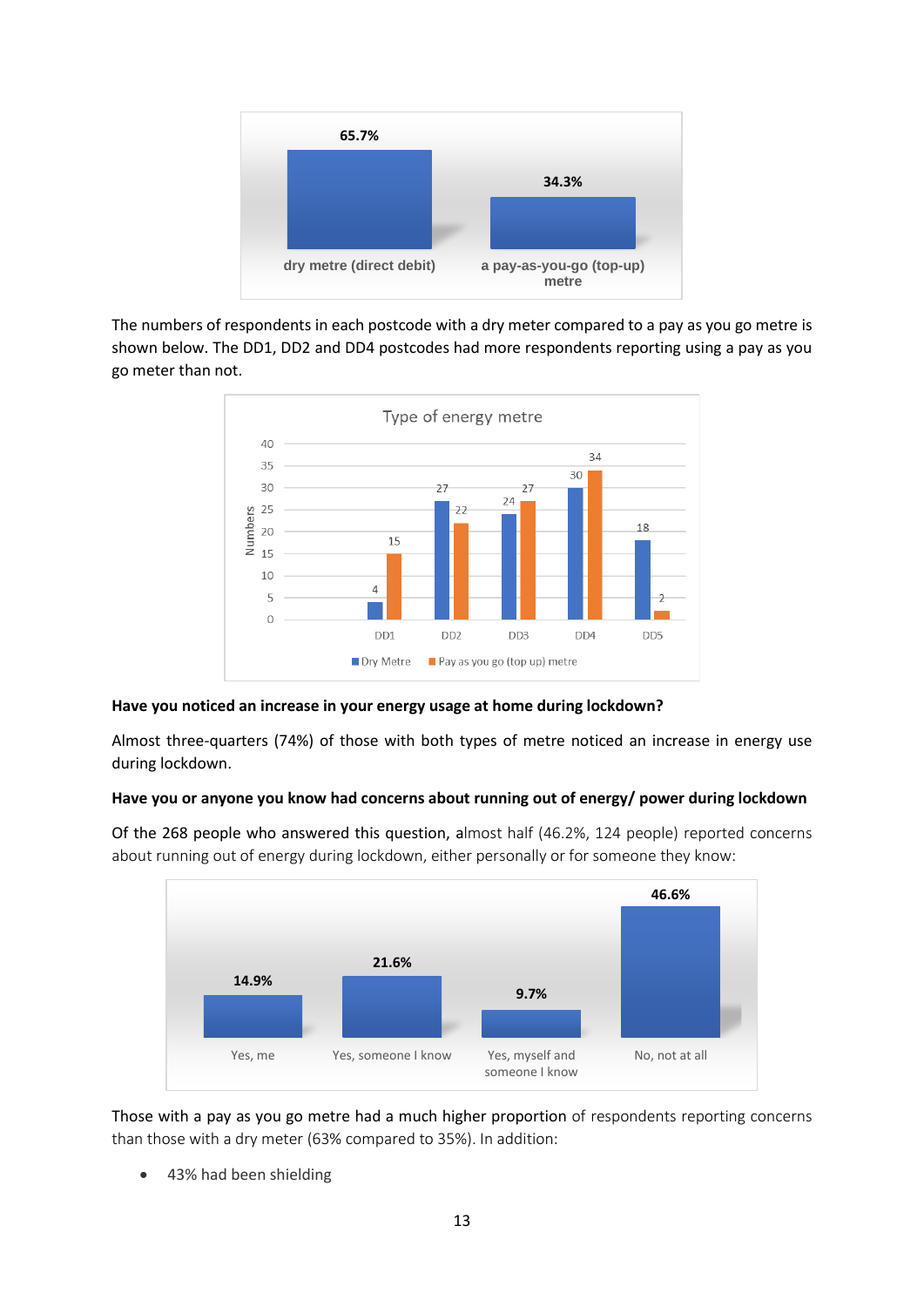- 94% felt that the mental health of them or someone they know had been affected by lockdown
- 46% had experienced difficulties in accessing vital services during lockdown

Respondents were asked to provide further information around the causes for their concerns. Most did not articulate concerns specifically about running out of energy/power but about increased costs due to being at home. Of the 113 comments provided more than half (69) agreed that as they were spending more time at home, working from home, children not being at school, or shielding they were using more energy than normal and for some people the worry about the cost of this was substantial.

*"Being home more which meant the kids needed constant entertainment. Baths every day and constantly washing clothes and using the kettle for hot water to wipe everything down. We had tried places before to be told we did not qualify for anything as my partner received PIP."*

*"Having to feed four people all day every day four meals and snacks in between. Bills have gone up as been in house 24/7 because of shielding."*

*"Washing and cleaning more, being at home therefore requiring use of heaters etc more, watching more television, anxiety making sleep difficult, encouraging use of electronics well into the night."*

Many more responded in a similar vein and some additional comments (8) related to paying for fuel over winter and direct debits increasing. Forty-three individuals reported money worries due to furlough, low or reduced income, or the increased cost of utilities. Some described concerns about paying bills including 5 who had already received help with payment or were in fuel debt.

*"I have electric most of the time but once during lockdown I ran out and needed help to top it up. I know of a few people who struggle"*

*"Working from home has caused increased heating costs. My daughter has ran out of electricity and had to ask the hydro for more emergency electric to enable her to continue working from home"*

Whilst some individuals reported concerns over increased direct debit payments for utility bills, including two who spoke about giving false meter readings to artificially keep the cost of the direct debit down, a few wrote about issues and worries around pre-payment meters/ top-ups.

*"My friend can't afford to have her tv on to long if she wants to shower and use her oven/washing machine because she can't put her normal credit on her meter because of being on furlough"*

*"I have a pay as you go meter for my gas I'm struggling to keep this topped up and worry some weeks I'm not going to have hot water if this goes on into the colder months I worry I won't be able to top it up for heating"*

# **As we move into the winter period, do you have any concerns about your ability to afford energy/power?**

268 respondents answered this question and almost half (47.4%, 127 people) had concerns about their ability to afford energy/power moving into winter. Those with a pay as you go metre had a much higher proportion of respondents reporting concerns than those with a dry meter (65% compared to 38%). The proportions of respondents in each postcode who reported concerns about fuel costs moving into winter are shown below: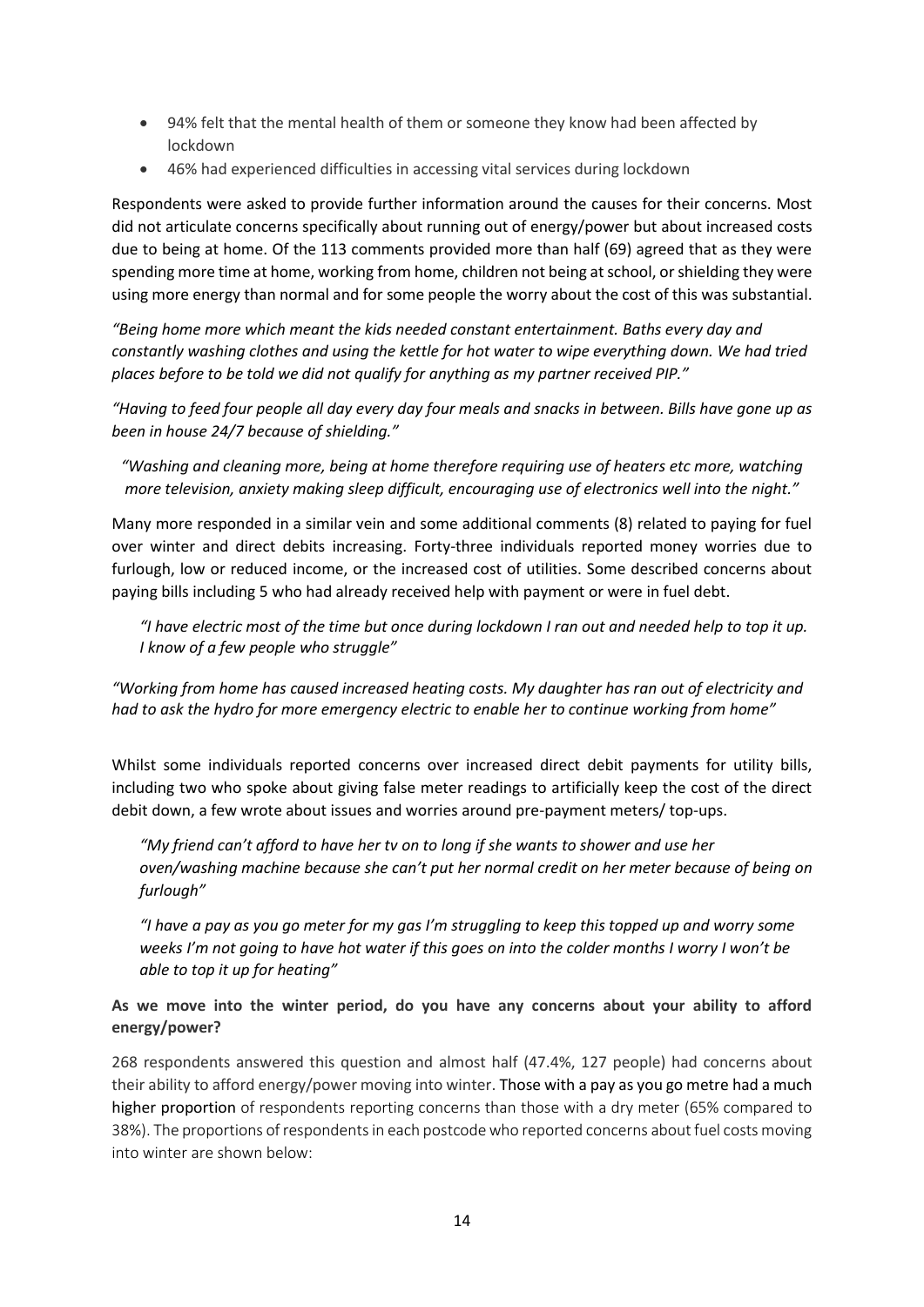![](_page_14_Figure_0.jpeg)

Of the 127 respondents who had concerns about their ability to afford energy/power over winter:

- 40% had been shielding
- 47% had a pay as you go (top-up) metre
- 77% had concerns about things that may affect their mental health over the next 6 months
- 54% stated that the Covid-19 Lockdown had impacted on their ability to access vital support services that helped manage their disability and affected their day to day living

Respondents were asked to elaborate and 105 individuals described their concerns. Fourteen people reported being anxious about another spike or second wave of the virus and the accompanying increased costs of lockdown or further restrictions. 18 individuals implied that they were already struggling financially, never mind with the anticipated increased costs of utility bills over winter.

*"Money worries are the same at any time of year. In winter I just use extra blankets, go to bed wearing jumpers and fleecy socks etc so as not to have the heating on as much"*

*"My debt will only increase as time goes on as I'm more concerned about living costs and travelling back and fourth to work. Then before I know it my daughters birthday and Christmas are just around the corner. Its all money worries constantly."*

Seven respondents reported being concerned about their bills increasing as they were home and using fuel more often and expressed worries about paying for this over winter. An additional 33 people highlighted concerns around increased costs in general or the price of fuel. Inefficient heating systems or poor insulation increasing heating bills were reported by 7 people.

*"I'm spending more on household bills, running out of money on a regular basis"*

"This is always a worry for me during the winter. I live in a draughty house - with ill fitting *windows that badly need replaced, and, as an older person, probably feel the cold more than others. I spend additional time in bed during the winter months, to keep warm."*

Fifteen people reported worries about Christmas approaching and the corresponding outlay along with fuel costs, whilst 6 individuals highlighted costs related to school and school uniforms. One individual however reported receiving school uniform grants which had helped with costs.

Concerns regarding jobs or employment situation were reported by 12 individuals including uncertainty around becoming unemployed if there is another lockdown, having reduced income due to furlough, or indeed being out of work. These uncertainties fed into concerns around ability to afford utility bills and other expenses.

*"If we have 2nd lockdown and i cant work ill have to claim benefits again, I'm dreading it, all my debt and Direct debits will be in a mess."*

There were a few individual responses, including those who indicated that they themselves were not so concerned about paying their fuel costs, but knew of family or friends who were very worried.